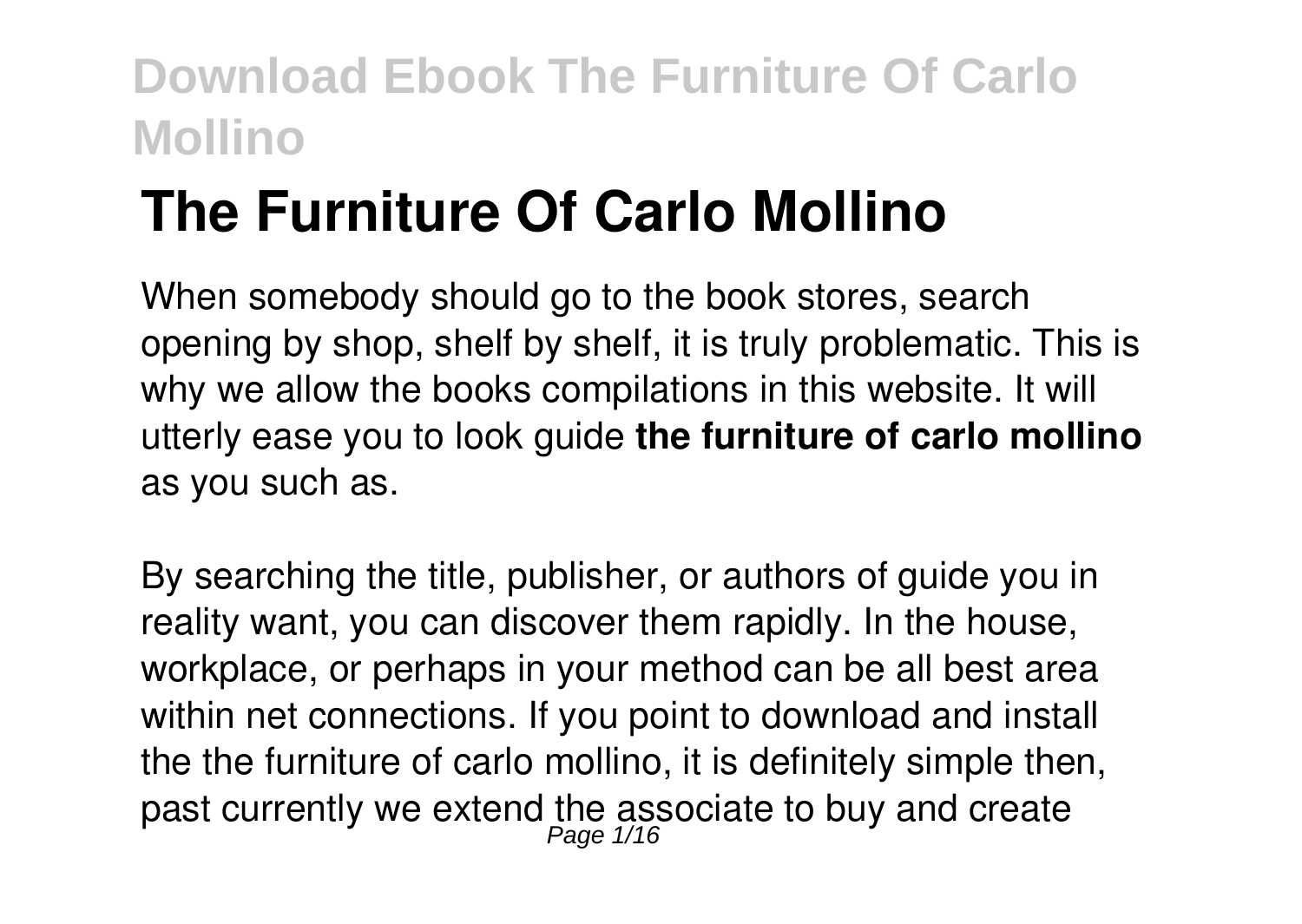bargains to download and install the furniture of carlo mollino for that reason simple!

#### **The Furniture Of Carlo Mollino**

Carlo Mollino was an Italian designer, architect, and photographer known for his varied interests and projects. Ranging from well-crafted chairs, tables, and automobile designs to staged erotic ...

#### **Carlo Mollino**

Last year, a Carlo Mollino dining table auctioned at Sotheby ... he also designed ceramics for Richard Ginori, crafted furniture for his projects, founded and edited the magazine Domus, and ...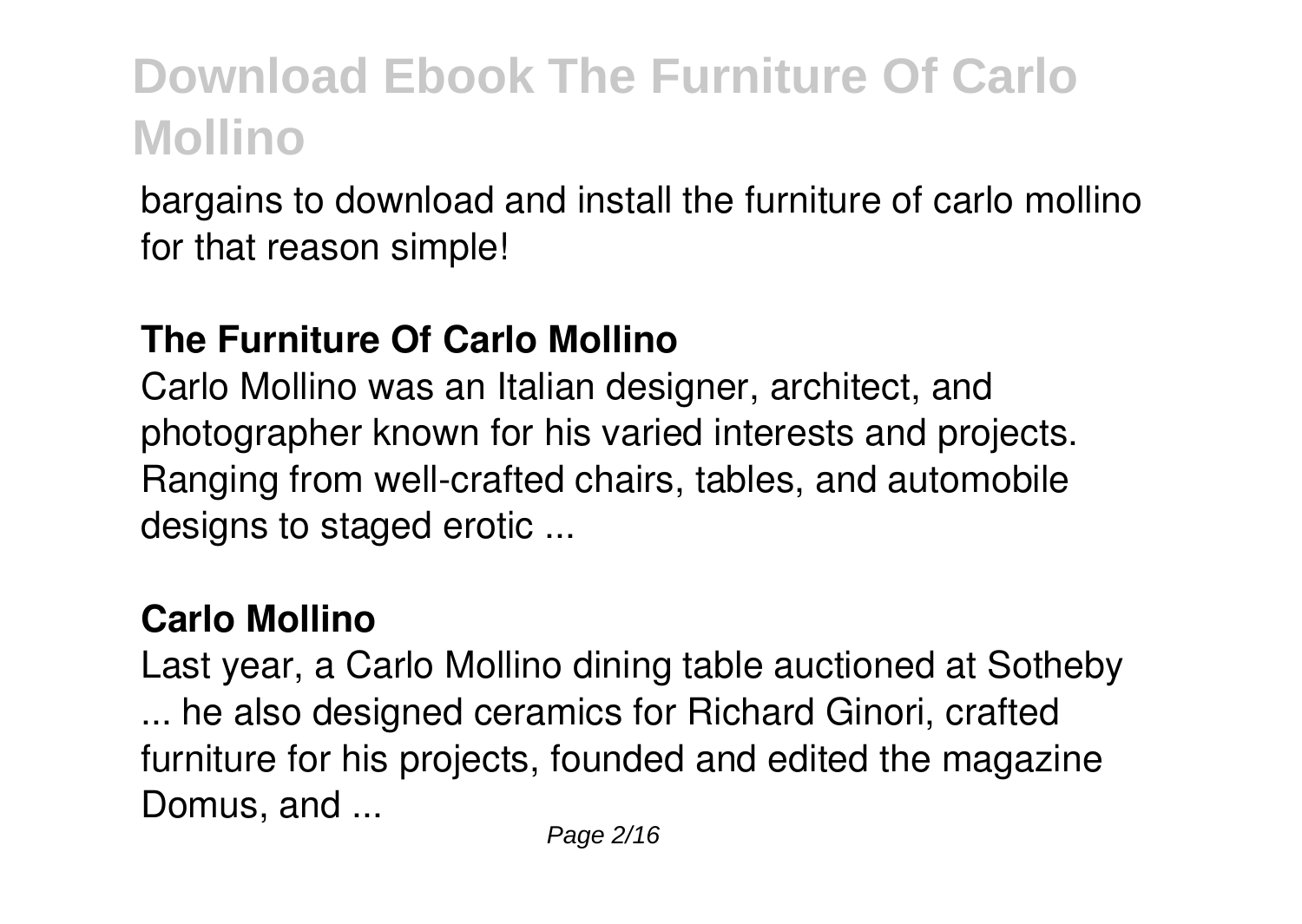#### **Here's How To Recognize Italian Midcentury Design**

Aalto also made significant contributions to furniture design, with his stools notably being used by the Apple corporations in their stores. He died on May 11, 1976 in Helsinki, Finland. One of the ...

#### **Alvar Aalto**

Brushed drawn steel and crystal top. Famed Italian architect Carlo Scarpa, best known for his subtle use of materials and light, was also a glass and furniture designer. Bringing together his love of ...

#### **A 'Doge' dining table, 1969** Page 3/16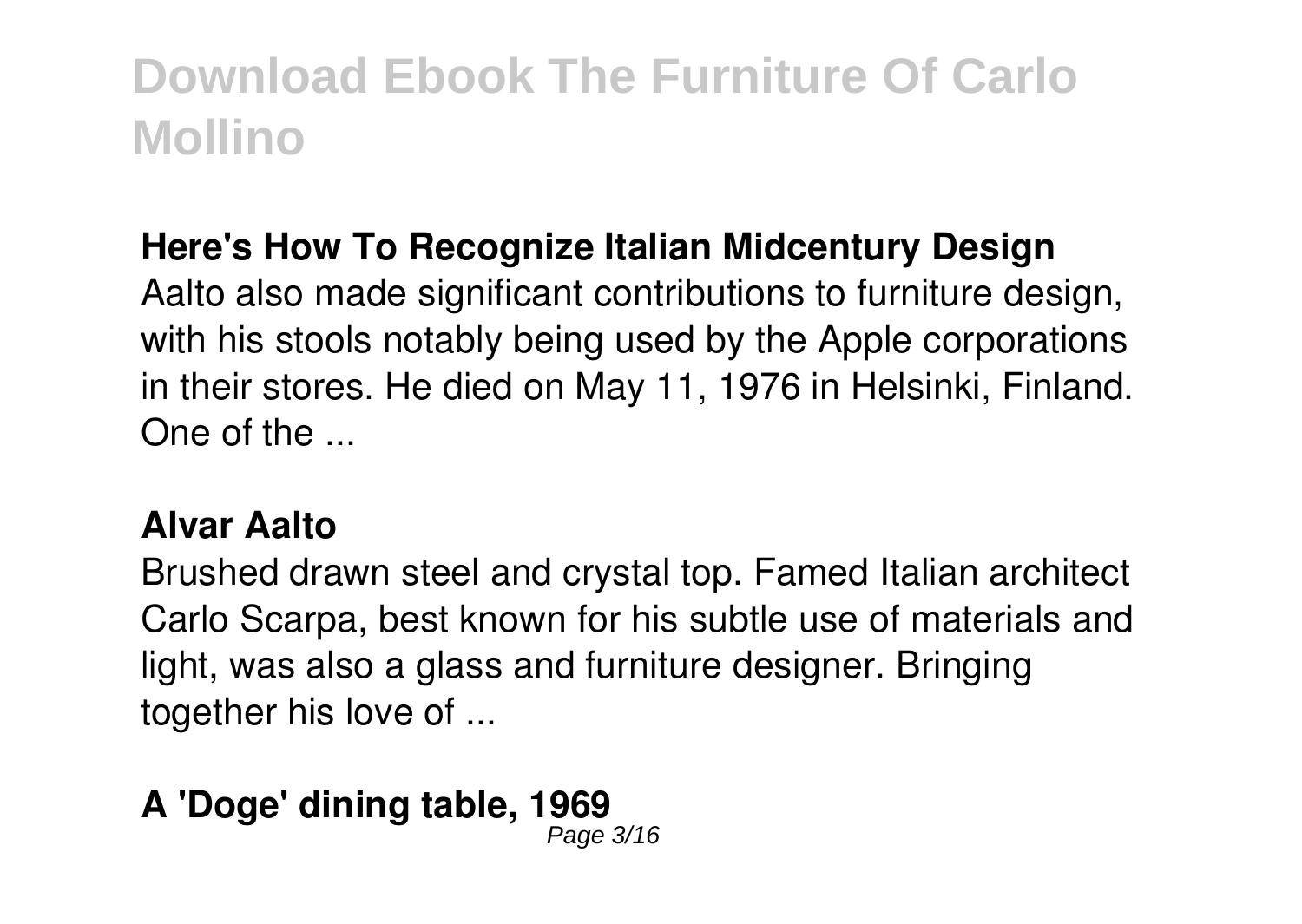Original label. Height 10 5 cm. Famed Italian architect Carlo Scarpa, best known for his subtle use of materials and light, was also a glass and furniture designer. Bringing together his love of ...

Carlo Mollino (1905-73), the son of a prominent engineer of the city of Turin, graduated with honors from the Royal School of Architecture in Turin in 1931. He joined his father's firm in the same year, only to leave to pursue an independent and highly original career in design and architecture seven years later. From the start, both his interests and personality set him apart from his contemporaries. Influenced by the Second Futurism movement and the Surrealist avant-gardes, he was Page 4/16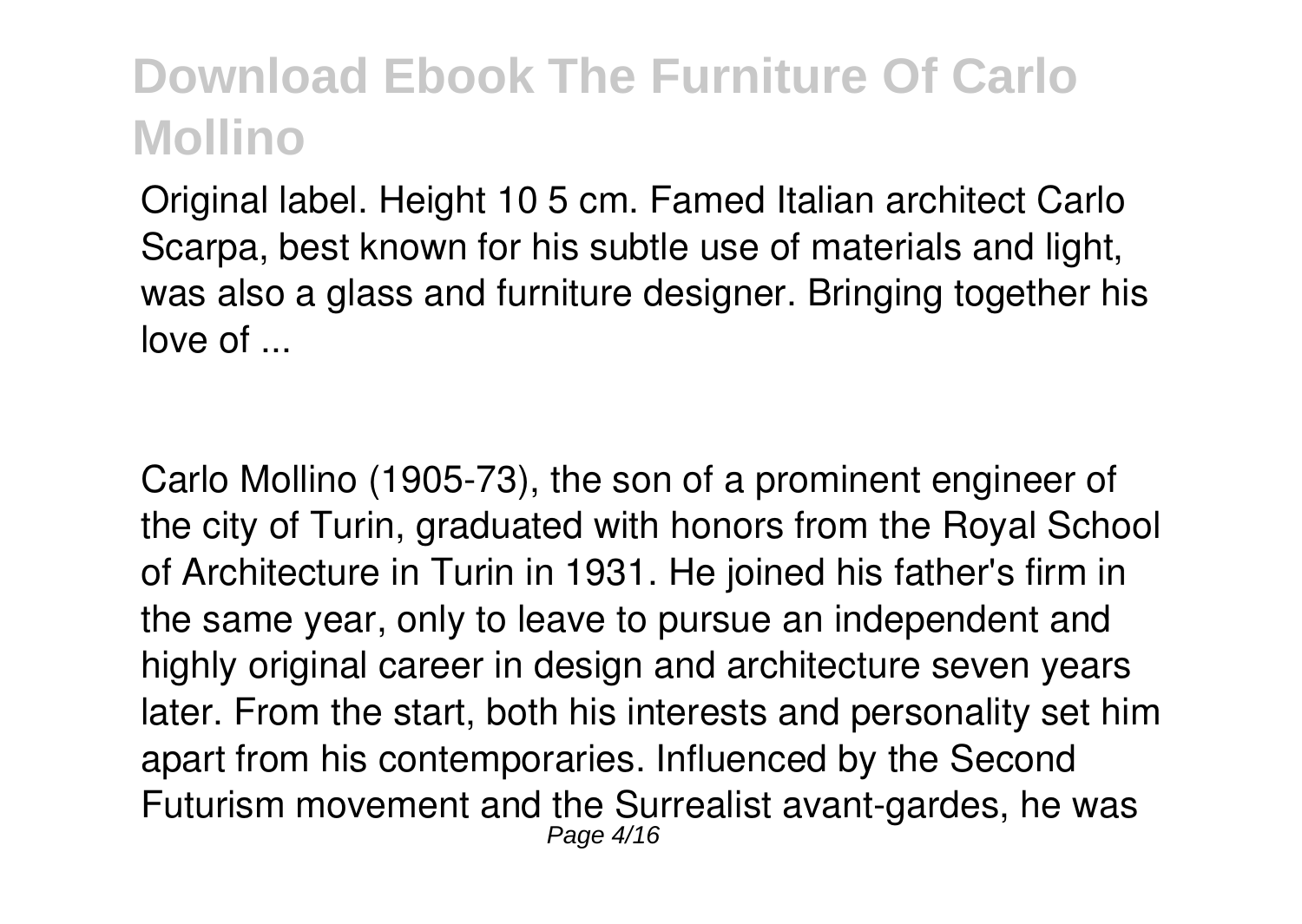active in an impressive number of fields, including aeronautics, automobile design, art, photography, set design, town planning, furniture, interior decoration and architecture. Highlights from his architectural output include the headquarters of the Societa Ippica Torinese (1935-9) and the Teatro Regio Torinese (1966), both in Turin. Mollino was able to bring together various forms of expression through his profound artistic research. His furniture was based on organic shapes, such as tree branches, animal horns and the human body - the female profile figuring prominently in his design work. These pieces evolved from the appreciation of the shapes of Art Nouveau and the architect Antoni Gaudi, and were more expressive and sculptural than those being produced in Milan at the same time. Most of his furniture Page 5/16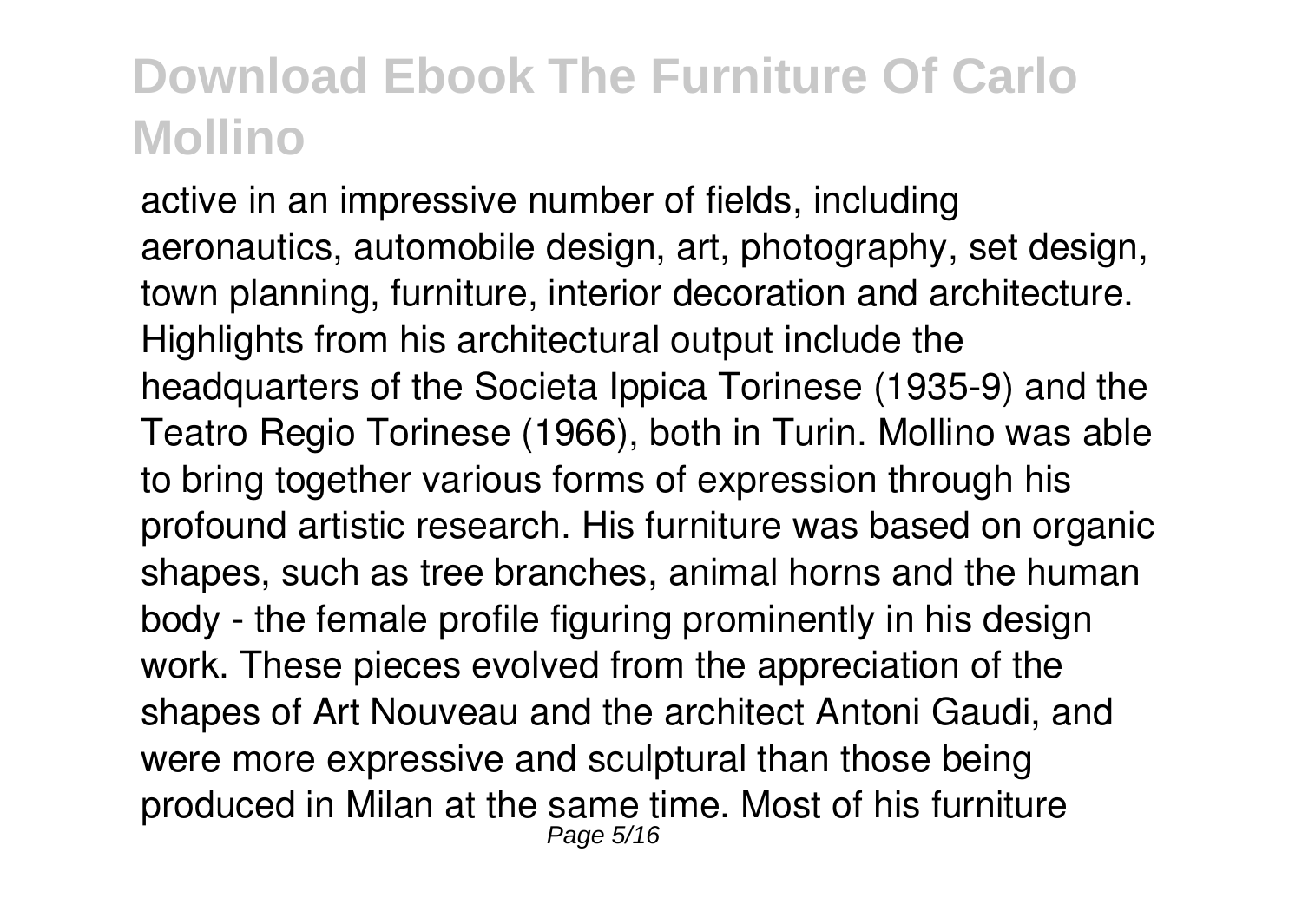designs were site specific one-offs for especially commissioned interiors and were manufactured by the Apelli & Varesio joinery in Turin. This has ensured that these pieces are very rarely available on the market and are highly valued by furniture collectors, as proven by the recent sale at Christie's of one of Mollino's tables for the record price of \$3.8 million. Beyond the sculptural aesthetics of his furniture, his designs involved thorough research into materials and technology. He developed a complex construction technique whereby the structure seemed liberated by the weight of the material, as clearly seen in the glass and bentwood Arabesque table (1949), still in production by Zanotta. His famous interiors were richly decorated with fabric, used not only as upholstery but also as spatial device. He aimed to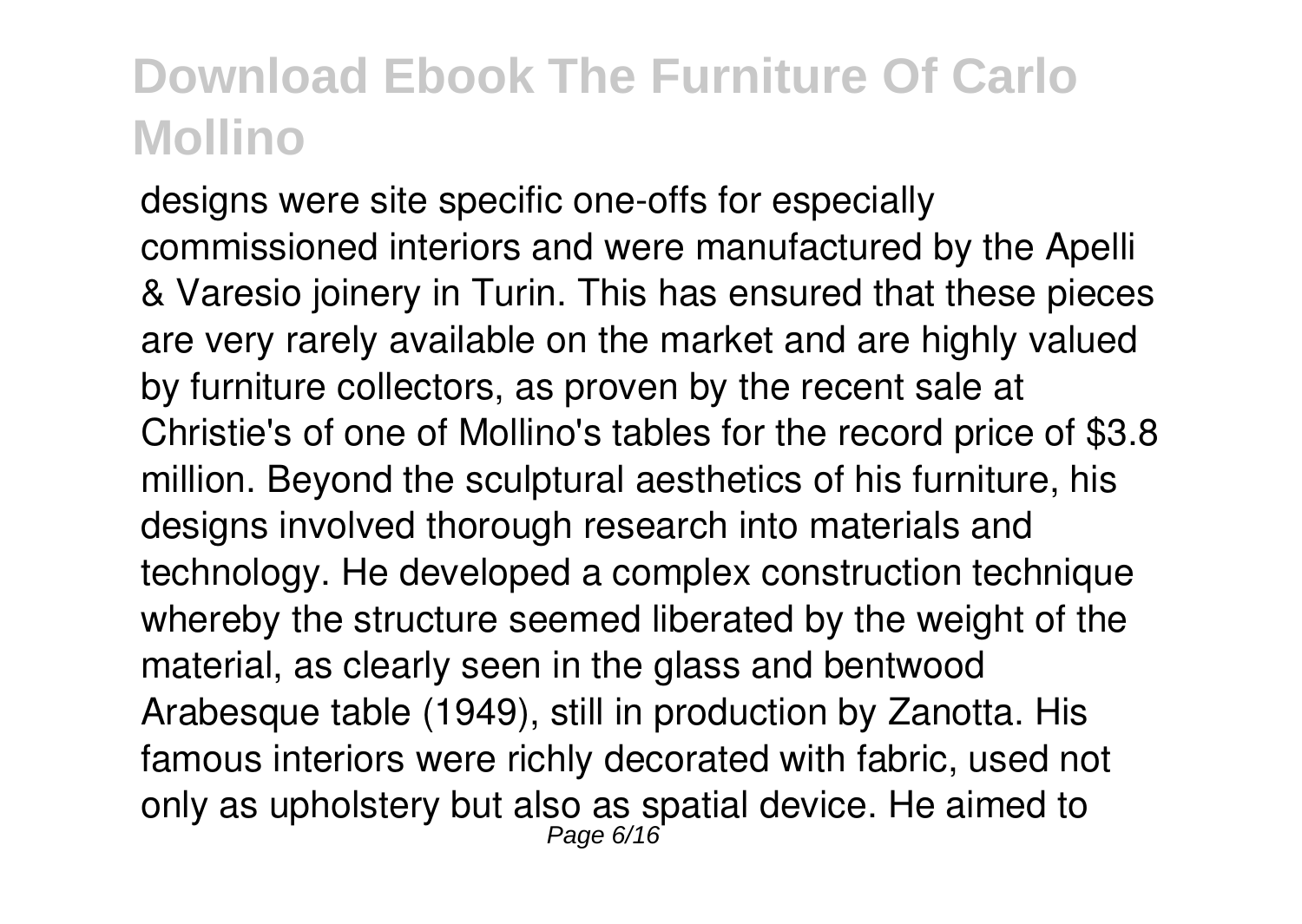create architecture and interiors that could be manipulated by the user, as with the innovative lighting system for the Miller House (1937), which was mounted on a curving track and could be moved along the ceiling of the house. The Furniture of Carlo Mollino presents for the first time Mollino's complete furniture and interior design. Including drawings and archival photographs, it represents the most comprehensive record of this part of Mollino's production. Realized in collaboration with the Museo Casa Mollino and written by the Museum's curators Napoleone Ferrari and Fulvio Ferrari, this monograph emphasizes the contemporary significance of Mollino's groundbreaking oeuvre.

Italian architect and designer Carlo Mollino (1905?73) is<br>Page 7/16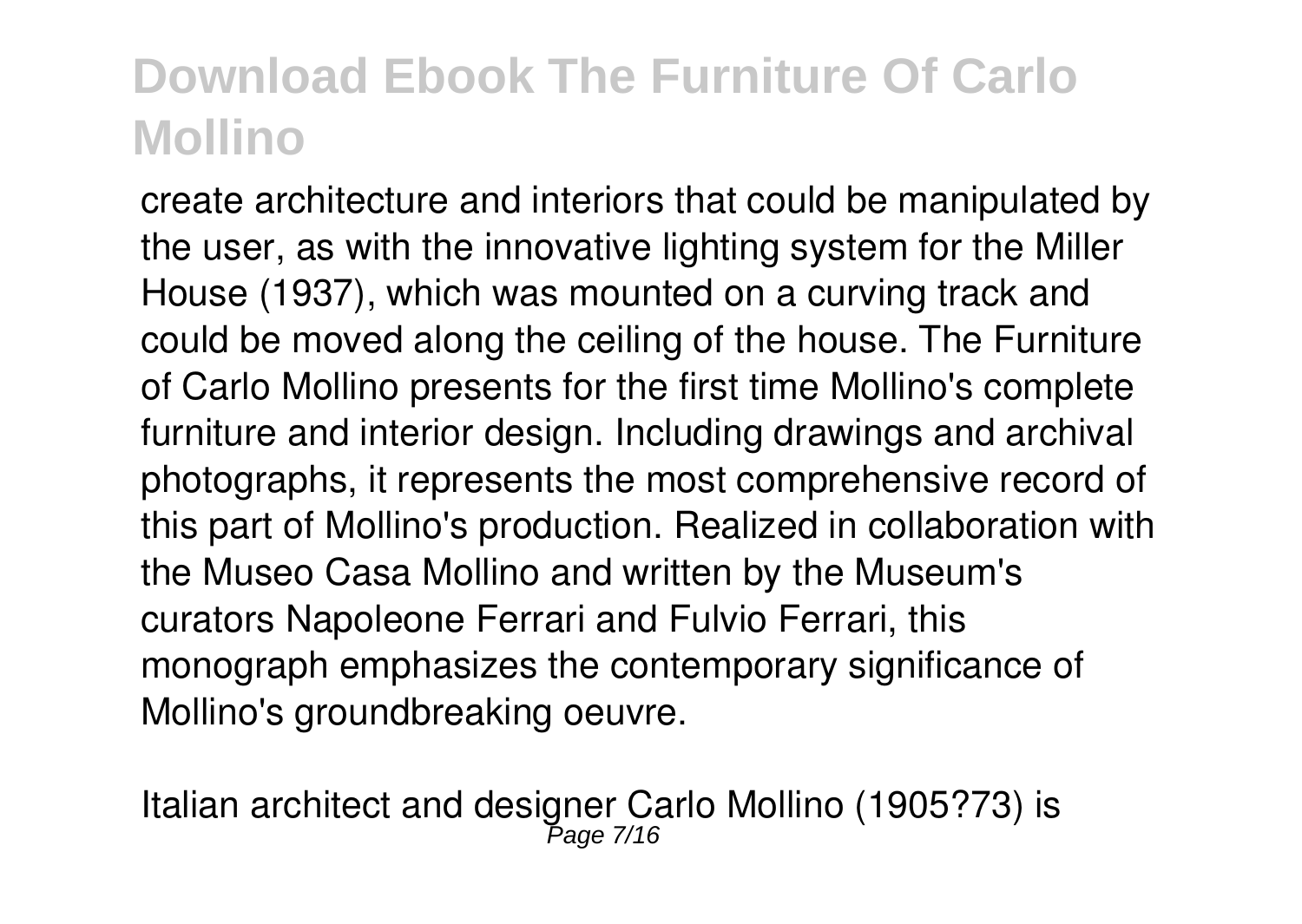known to many for his furniture designs. Although none of Mollino?s designs were mass-produced, they command high prices among collectors of twentieth-century furniture and are part of the collections of major design museums. Others recall Mollino for his large secret stash of erotic Polaroids, taken throughout the 1960s and recovered among his personal effects after his death. The risqué photos have been the subject of several exhibitions and have inspired fashion designers, including Jeremy Scott, who drew on them when creating a recent collection for Moschino. Much less attention has been devoted to Mollino?s contribution to architecture.0With 'Carlo Mollino: Architect and Storyteller', Napoleone Ferrari and Michelangelo Sabatino offer the first carefully researched and comprehensive study of Mollino?s Page 8/16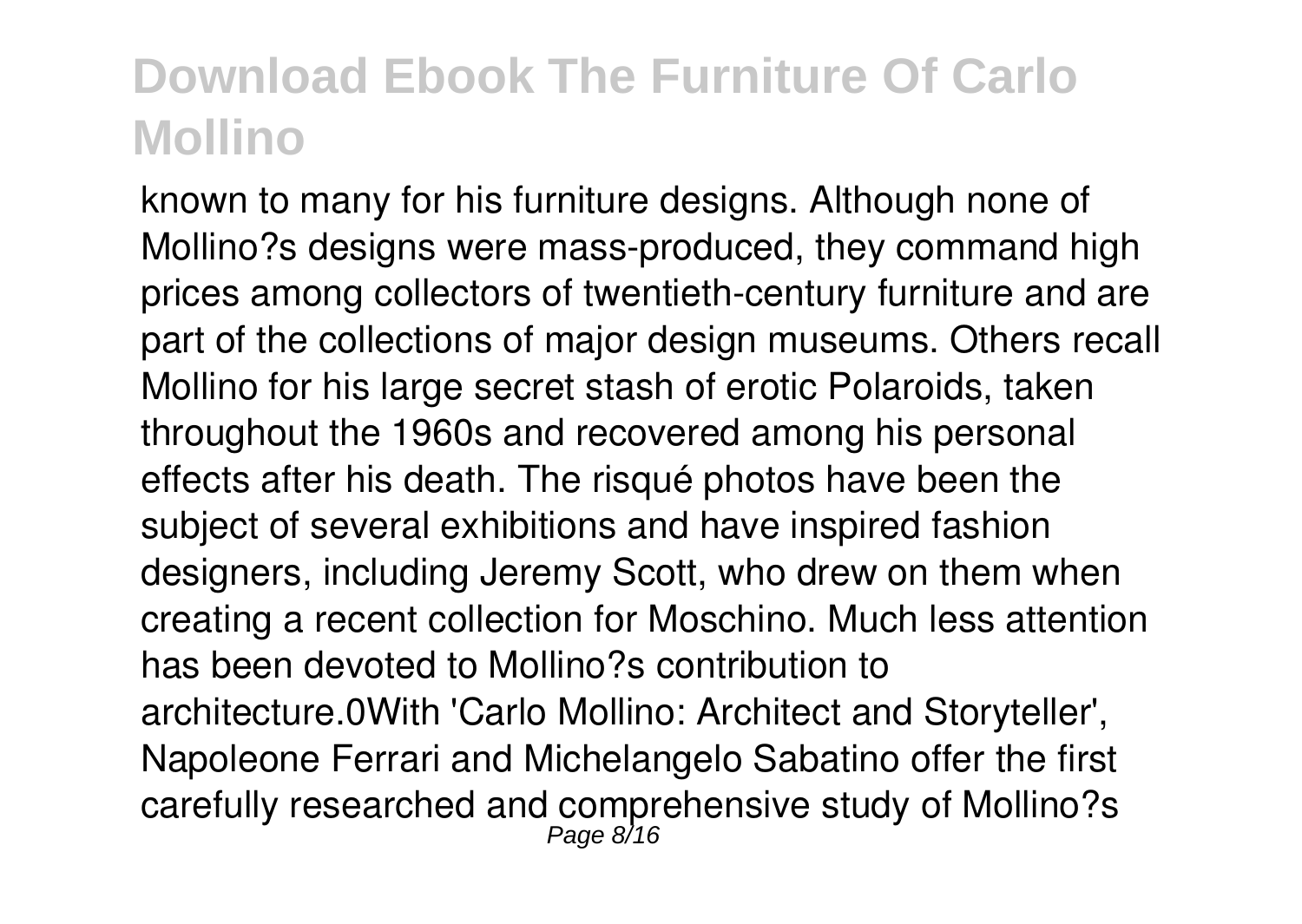architectural work. Drawing on rich archival materials, as well as Mollino?s own writings, they argue persuasively that, while Mollino realized relatively few projects, his contributions to architecture?and, in particular, the modernist movement?are both significant and distinctive due to Mollino?s strong affinity with surrealism. The book features both built and unrealized projects, including masterpieces like the Teatro Regio and the Torino Chamber of Commerce and early, lesser-known works like the Torino Horse Riding Club and the Lago Negro chairlift station in the Italian Alps. Lavish illustrations and essays by Ferrari and Sabatino round out this overdue tribute to an extraordinary personality of twentieth-century architecture.

Looks at the life and career of the Italian architect and Page  $9/16$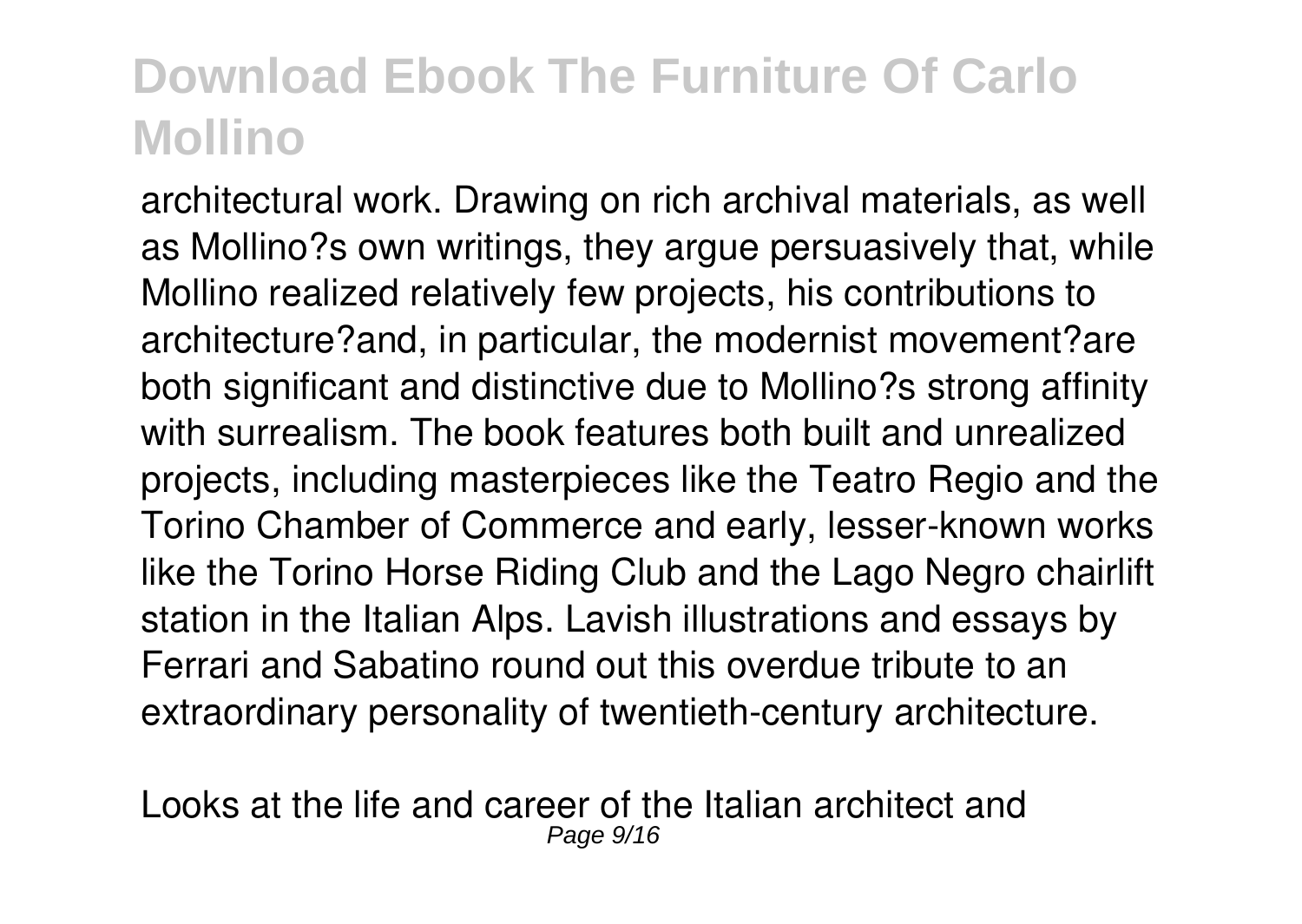designer, and shows examples of his chairs, tables, desks, beds, and lamps

"Everything is permissible as long as it is fantastic," Carlo Mollino once said, accurately describing his attitude towards design and architecture. Known as one of the most versatile architects of the twentieth century, Mollino, an amazing sportsman and inspiring creative force in many fields, designed a 23-apartment, Modernist ski chalet called Casa del Sole (House of the Sun) in Cevinia, Italy, in 1947. It is a perfect example of the lively complexity typical of his work. This beautifully produced, clothbound volume with a tippedon cover image develops as a sort of architectural novel, including drawings, photographs and writings by Mollino<br>Page 10/16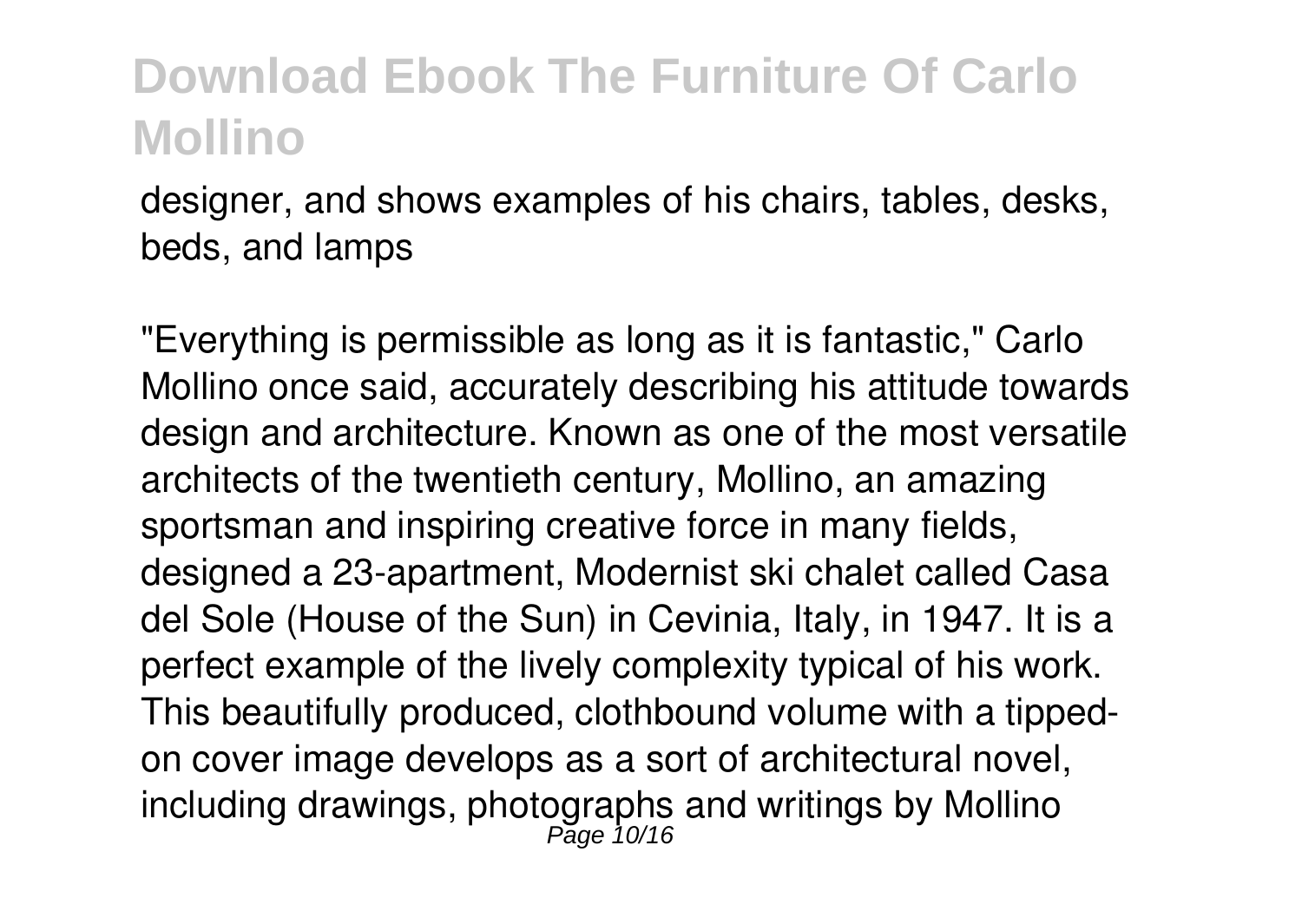about the design and building process. When it was built, Casa del Sole proposed to create modern yet economic housing that would help develop tourism in the Italian Alps after the Second World War--an extremely difficult period in that country's history. The architecturally sophisticated building was furnished very minimally, and pushed the conceptual vanguard of the time with its pared-down lines and use of basic industrial building materials. Later, the penthouse of the building was inhabited by the famous Austrian skier Leo Gasperl, the fastest man in the sport between 1932 and 1947. Mollino, also a passionate skier, an instructor and the author of a 334-page manual on ski technique, dreamed of a functional, disciplined building for the sportsman--a Modernist concrete structure utilizing the Page 11/16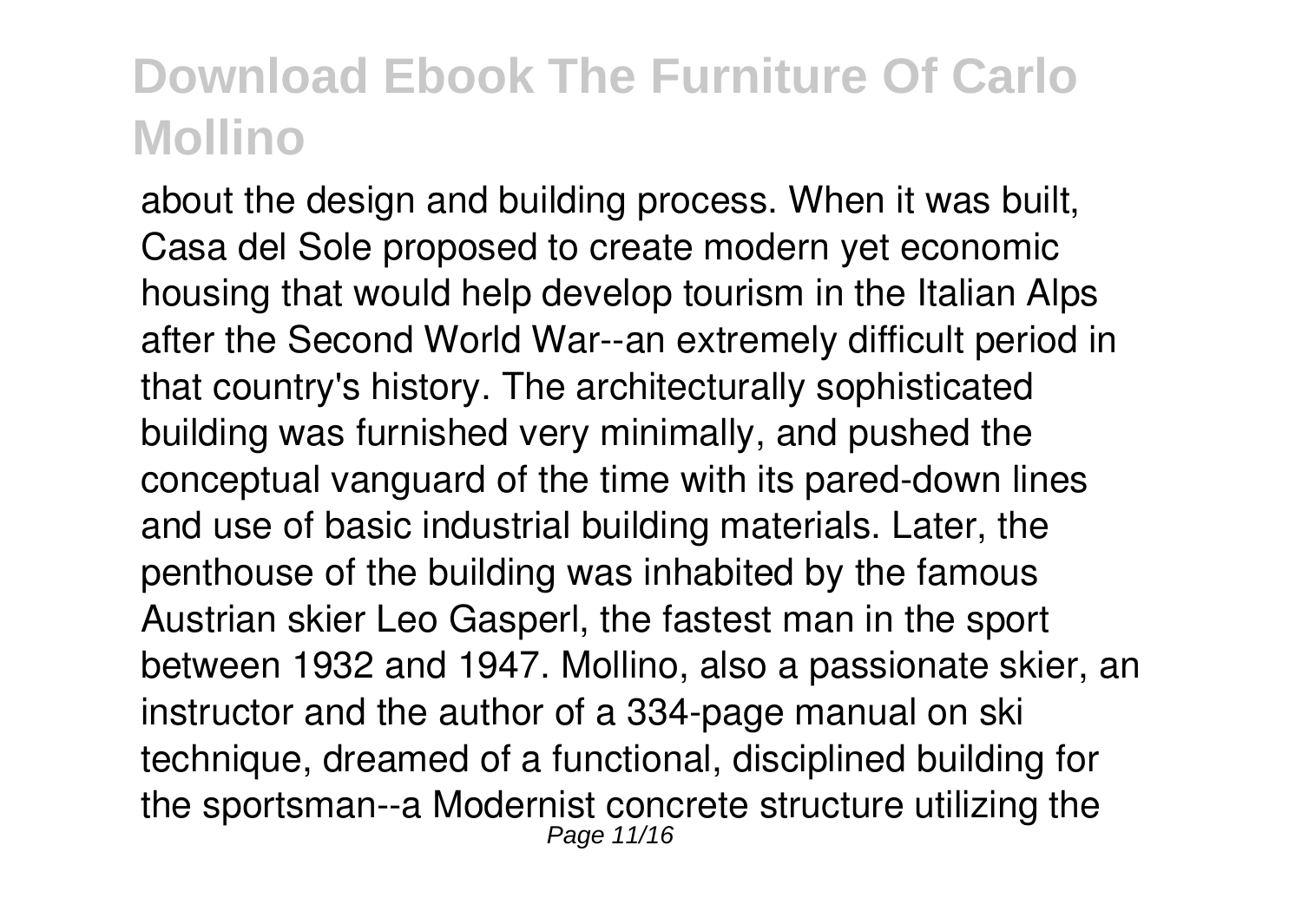traditional stone and wood constructions of northern Italy.

Carlo Mollino (19051973) was one of the most inspired mid-20th-century architects and designers. In a career that spanned more than four decades, Mollino designed buildings, homes, cars, aircraft, womens fashion, and theater sets. He was a renaissance man who sought to articulate movement and sensuality in his designs. Even more compelling are the magically surreal Polaroid images Mollino made in his Turin studio during the last 14 years of his life, seen here in the firstever collection of Mollinos carefully honed erotic photographs of women. From 1,500 works, the Ferraris have culled over 250 representative images in which Molino posed his models in evocative clothing, staged the backdrops, and finally,<br> $P_{\text{age 12/16}}$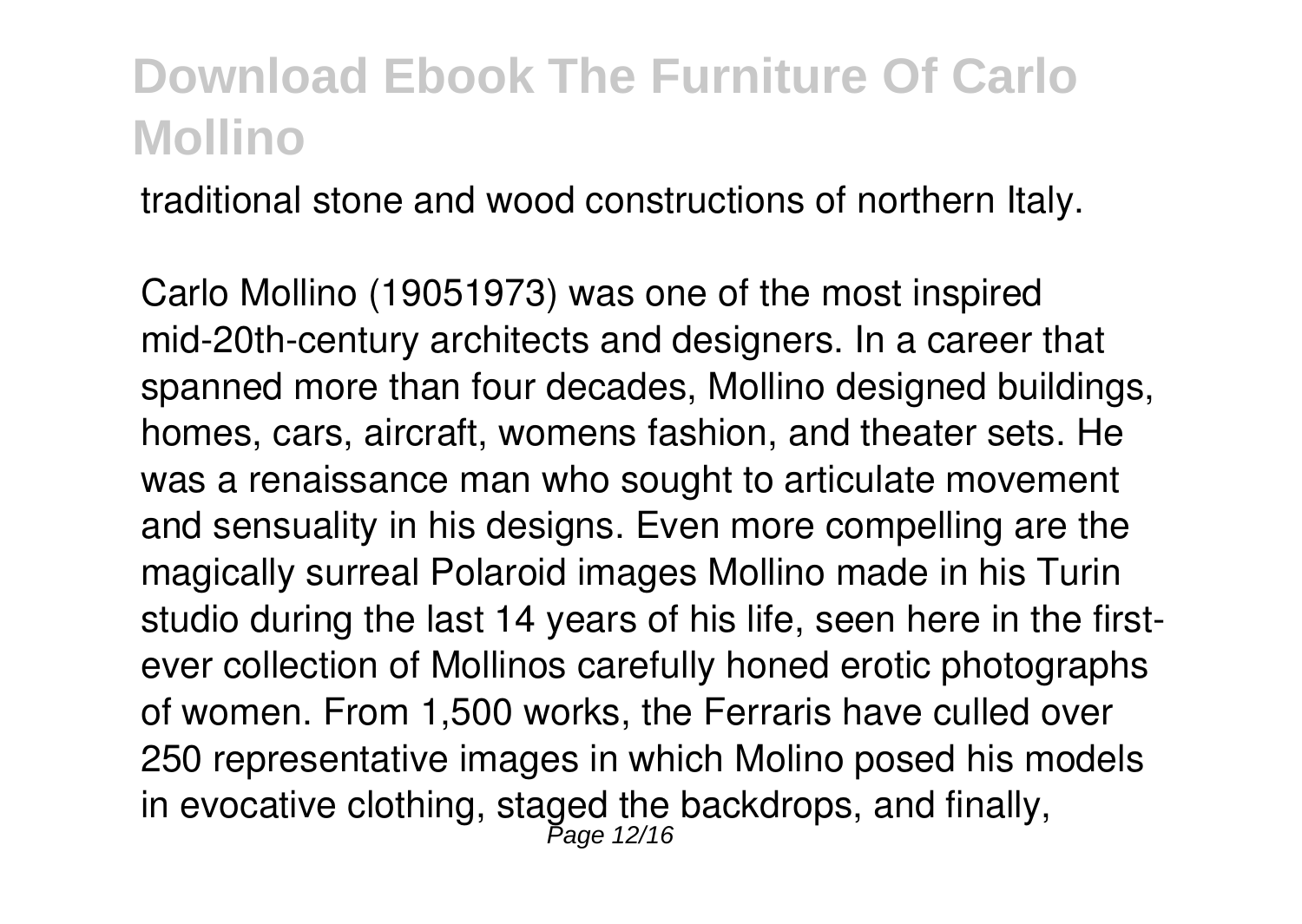altered the photos with a microscopic paintbrush to attain his ideal view of the female form. Only a few of Mollinos Polaroids have ever been viewed by the public.

This work showcases Mollino's obsession with the formal language of the female body, a passion which he pursues secretly in his photographs.

Radical. Visionary. Poetic. Inside Utopia shows the future of living that architects and designers have envisioned. Spectacular and reflective, unpretentious and efficient: the breathtaking Elrod House by John Lautner; the Lagerfeld Apartment near Cannes that seems like a set from a science fiction film; Palais Bulles in France with its organic and unique Page 13/16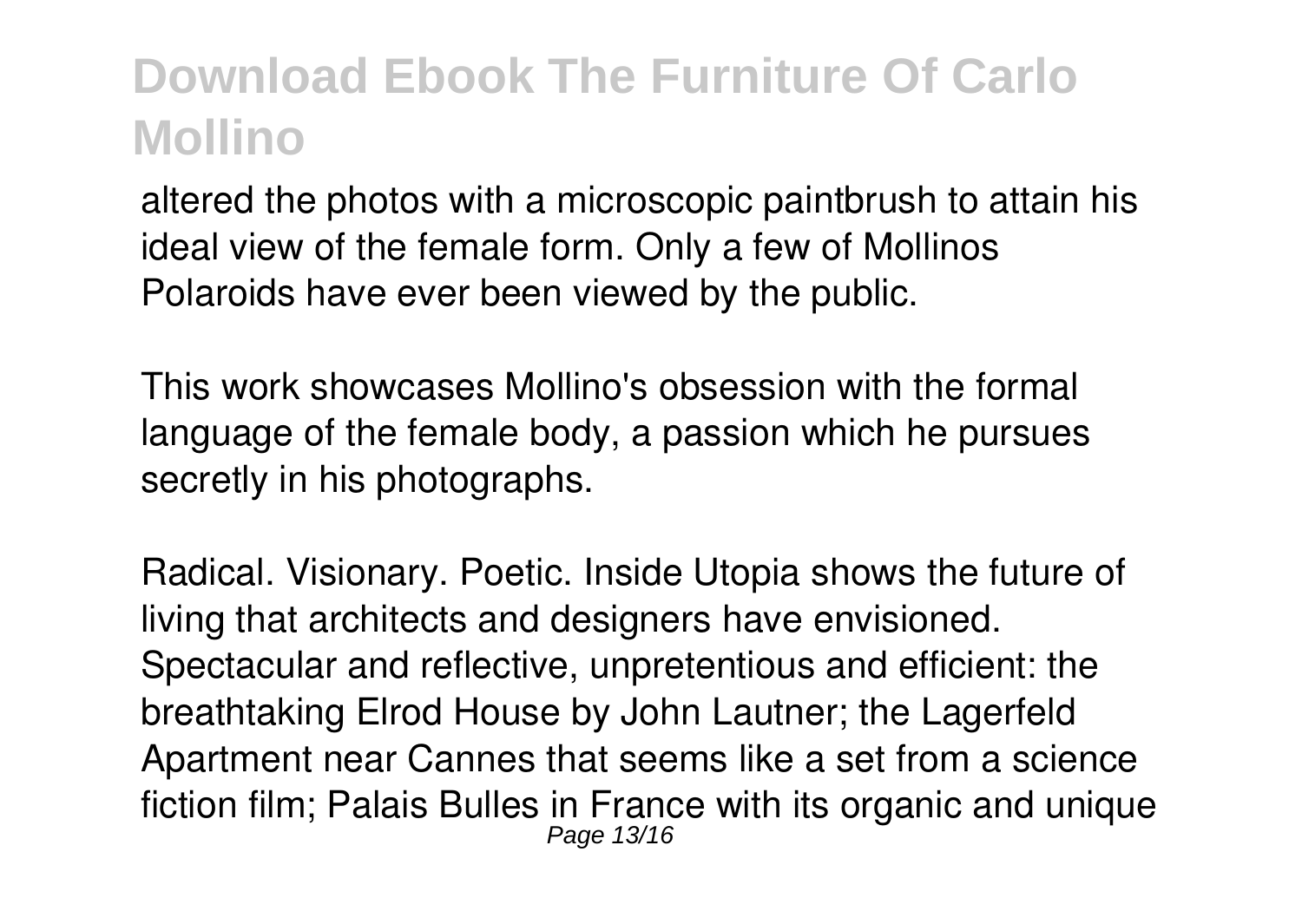architecture. These interiors welcome habitation and spark curiosity while embodying the foundations of minimalism and bygone visions of the future. Inside Utopia delves into the rhyme and reason behind past designs that we still interact with today. The architects, the owners, and the craftsmen like Gio Ponti or Bruce Goff who work behind the scenes created amorphous interiors that invite the mind to wander. At the time they were futuristic, confident, utopian, idealistic-- we may not realize it, but they have shaped our current living concepts, and even now, they inspire us anew. Previously it has been difficult to attain access to these preserved interiors, but Inside Utopia unearths what was before unseen.

Il catalogo raccoglie in un percorso ragionato mobili e altri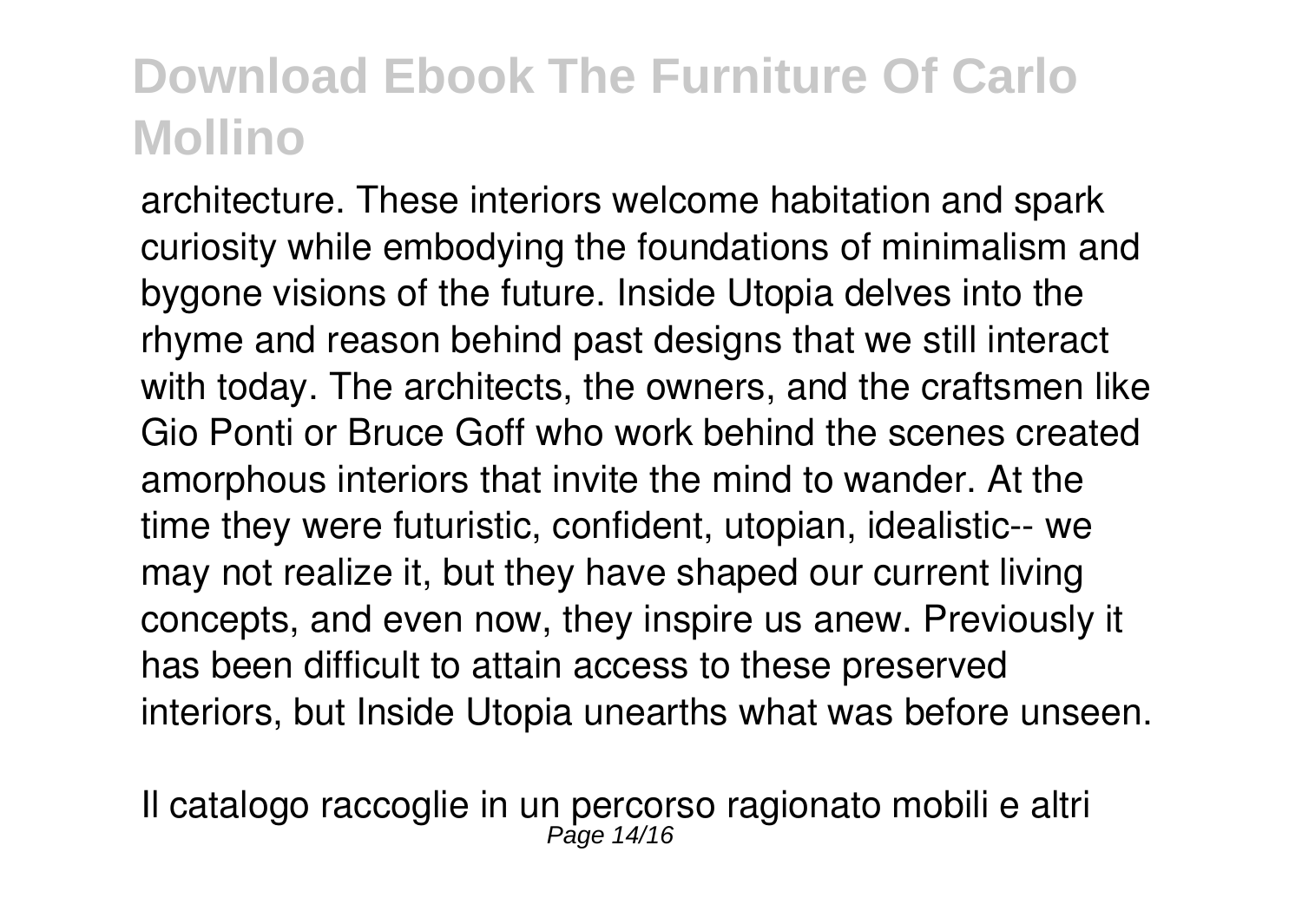oggetti disegnati dall'architetto Carlo Mollino eseguiti per allestimenti, mostre e arredamenti. Alcuni di questi mobili sono tuttora conservati dai proprietari originari, altri fanno parte di collezioni pubbliche e private. Schede tecniche accompagnano le foto di ogni 'pezzo' di cui sono descritti i materiali e le tecniche impiegate per la loro realizzazione, con il numero di esemplari prodotti originariamente; le loro dimensioni principali; il nome dell'artigiano che le ha eseguite; le mostre temporanee o permanenti in cui è stato esposto; le aste in cui è stato presentato; la bibliografia di riferimento e l'iconografia.

Turinese architect Carlo Mollino also made thousands of photographic studies of female nudes, many in Polariod. This Page 15/16